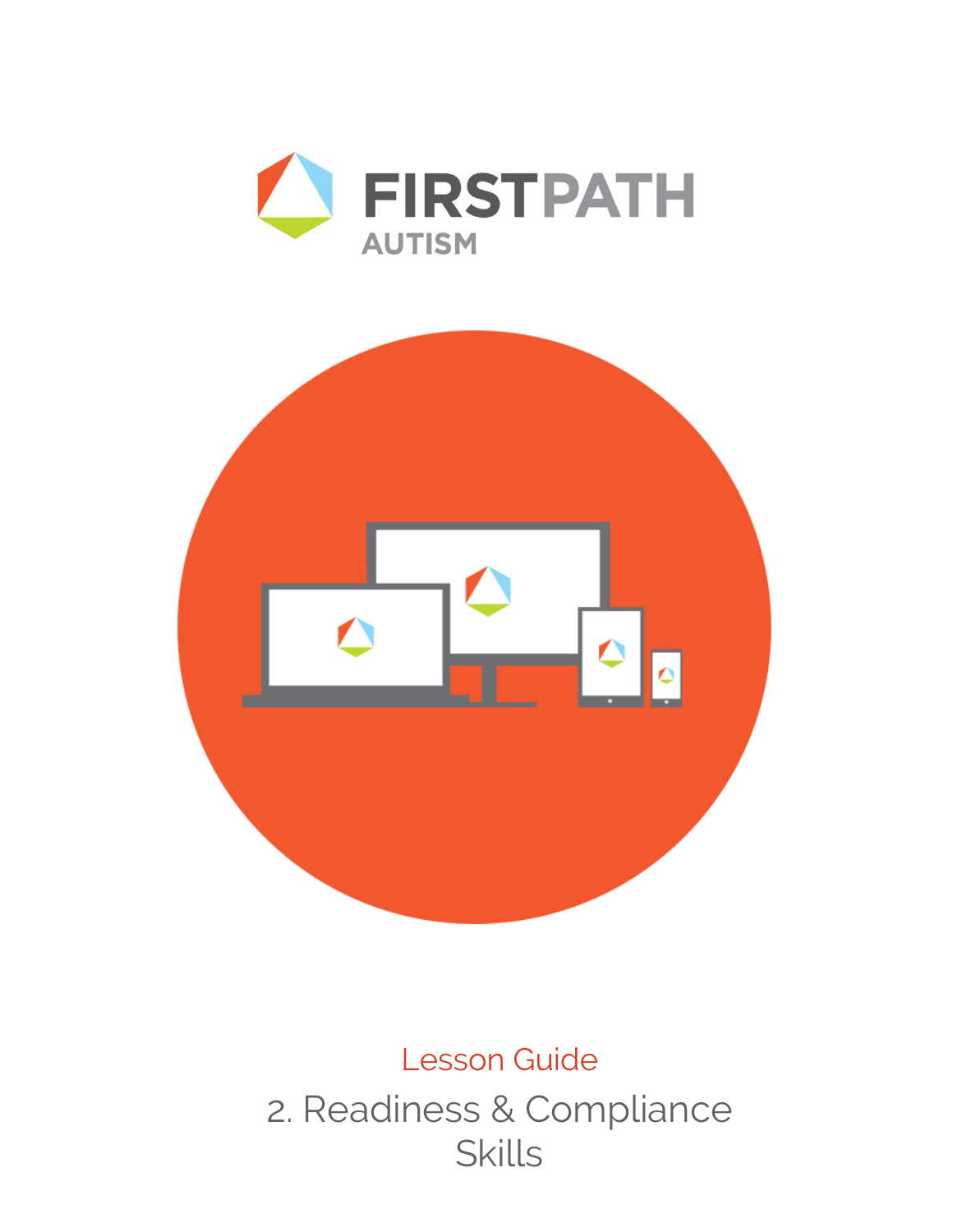

# **Overview**

| Teaches:                      | Basic readiness skills (such as sitting, looking at adult,<br>and making choices) that will enhance the child's ability<br>to learn many other skills.                                                                                                                                                                                                                                                                                                                                                                      |  |
|-------------------------------|-----------------------------------------------------------------------------------------------------------------------------------------------------------------------------------------------------------------------------------------------------------------------------------------------------------------------------------------------------------------------------------------------------------------------------------------------------------------------------------------------------------------------------|--|
| Before beginning:             | Some basic rapport with the child should be established.<br>The child should be familiar with the instructing adult<br>and ideally not exhibiting any significant aversion,<br>shyness, or fear toward the adult. (If the teacher is the<br>parent, this level of relationship likely already exists. If<br>not, spending time with the child during low-key, non-<br>demand activities, on his/her own terms, in an activity<br>chosen by the child, should be helpful in building rapport<br>with the instructing adult.) |  |
| Why it's important:           | This lesson lays the foundation for future learning, by<br>teaching the skills of coming when called, sitting down,<br>attending to the teacher and lesson materials, and<br>responding to his/her name. Without these basic skills, it<br>is very difficult to learn more advanced skills.                                                                                                                                                                                                                                 |  |
| Materials needed:             | Usually, a table and chairs (child-sized preferred).<br>Though this lesson could be taught on the floor,<br>that low-structure setting is not ideal for early<br>programming and does not offer a concrete<br>location where the desired behaviors will be<br>taught.<br>A second instructing adult may also be helpful at<br>$\bullet$<br>the beginning of this lesson to help the child<br>perform the correct response.<br>Some limited, visually interesting materials to<br>practice attending ("looking").            |  |
| Generalization<br>activities: | All table-based lessons, arts and crafts projects<br>(conducted at the table), "circle time" floor-based<br>instructional activities, etc.<br>Ensure that, as the child is ready, that s/he be given the<br>opportunity to practice with new teachers, in order to<br>strengthen these skills.                                                                                                                                                                                                                              |  |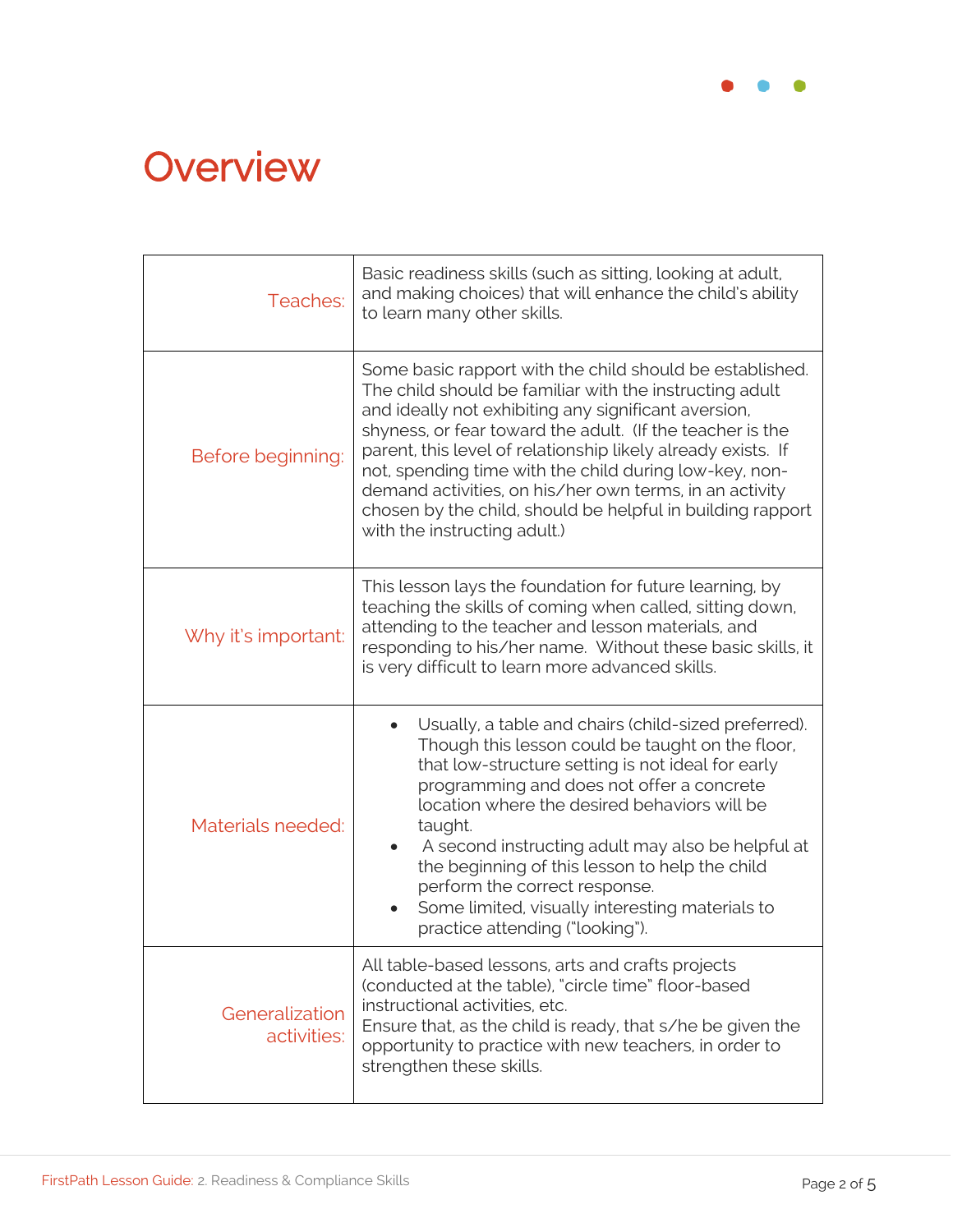# **Steps**

#### Prepare

1. Teacher/Parent should orient him/herself facing the child, in a quiet place free of distractions. (when teaching "come here" and "sit down", teacher and child will not yet be sitting)

- 1. Teacher/Parent should have various highly preferred rewards and items ready and available. At this stage, it may not yet be possible to complete a formal reinforcer assessment; however, the child's parent/teacher can likely provide useful information about highly preferred toys and edibles.
- 2. Have all lesson materials prepared, if applicable for particular target.
- 3. Have data collection ready.

NOTE: This early in the teaching process, a correct response to "come here", "sit down", "look" should not be immediately followed by "work" or non-preferred demands: this will probably inadvertently cause the correct response to be punished (and decrease). Instead, when a child initially responds successfully to these instructions, it is important to follow the correct response with social praise and preferred items/activities, so that the correct response is reinforced (and increases!)

#### Teach

- 1. Teacher/Parent will deliver the target instruction.
- 2. Teacher or assisting adult will prompt correct response, if needed. (NOTE: Since this lesson occurs very early in the learning relationship, teacher will not wait the typical 3-5 seconds for the child to respond. Instead, correct response should be prompted within 1-2 seconds.)